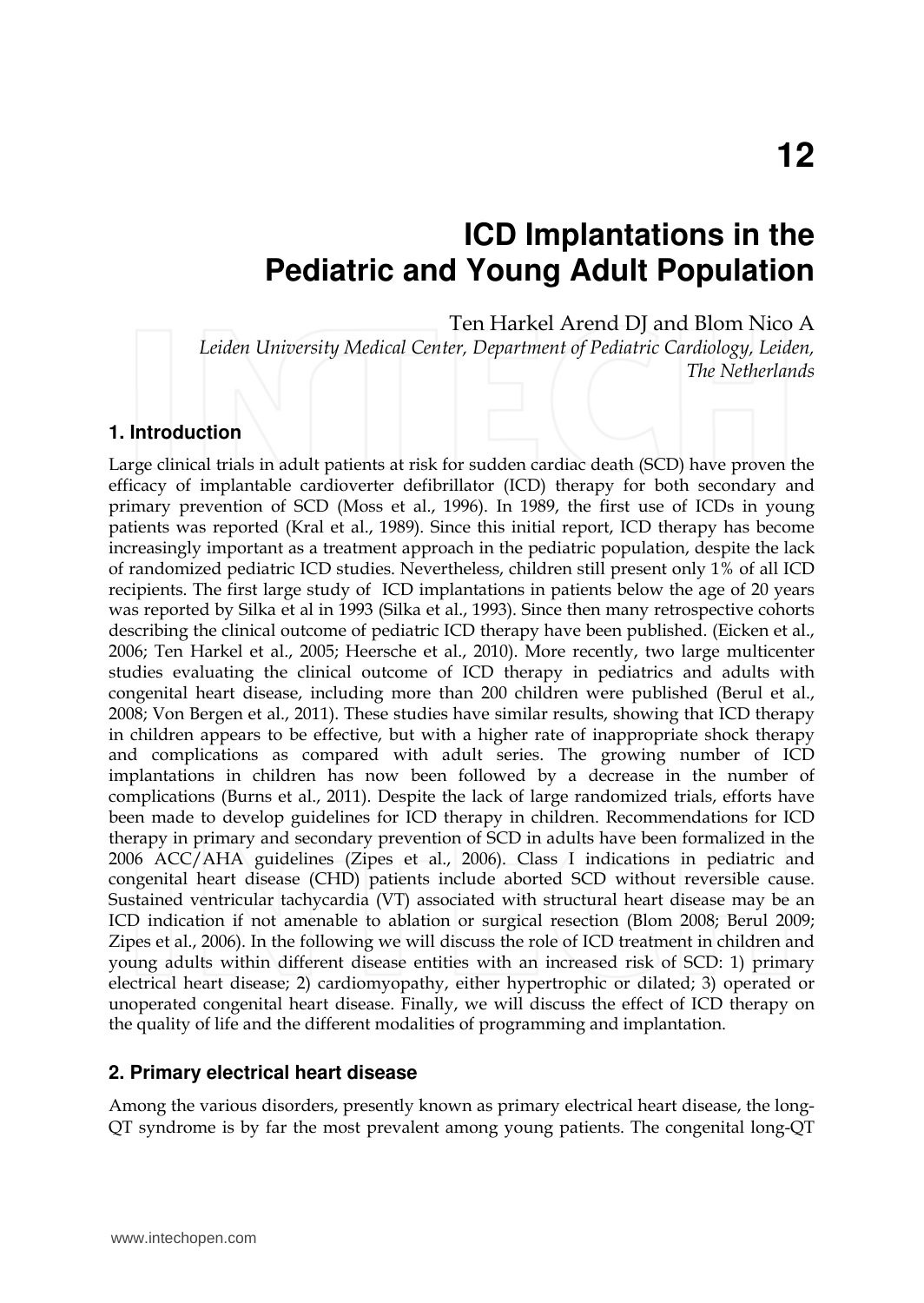syndrome (LQTS) is a genetic channelopathy with variable penetrance and characterized by prolongation of the QT interval on the electrocardiogram. It is associated with increased propensity for polymorphic ventricular tachy-arrhythmias and SCD in young individuals with normal cardiac morphology (Goldenberg et al., 2010). To date, more than 500 mutations have been identified in 12 LQTS genotypes, with the LQTS type 1 (LQT1) and LQTS type 2 (LQT2) genotypes accounting for nearly 90% of identified cases. Although there is a continuous growth in the number of ICDs used to prevent fatal outcome associated with life-threatening arrhythmic episodes in LQTS patients the identification of patients that will profit most of ICD implantation remains a challenge. Long QT syndrome without symptoms is increasingly recognized as family members are screened. It has, however, been studied that the risk of death does not increase by the death of a sibling (Kaufman et al., 2008) It is, therefore, important that the decision to implant a defibrillator is based on the own risk factors of an LQTS patient (Kaufman et al., 2008). Previous studies of highly symptomatic patients were more worrisome. In the era of genetic testing and device implantation, overall mortality is low with treatment. Device therapy, although effective, is not without complications and should be reserved for high-risk patients (Etheridge et al., 2007).

The first-line treatment of patients with LQTS remains the use of beta-blockers. These have been shown to be very effective especially in LQT1 and LQT2 patients in the prevention of cardiovascular events. However, in large studies a substantial number of LQTS patients were not treated by beta-blockers before ICD implantation. (Goldenberg et al., 2010). In high-risk patients beta-blockers reduce the risk of adverse events by about 70% (Goldenberg et al., 2010). These findings underscore the fact that beta-blocker therapy should be routinely administered in all high risk LQT1 and LQT2 patients without contraindications as a first line measure (Goldenberg et al., 2010). Patients with syncope during beta-blocker therapy are at high risk of life-threatening events, and ICD therapy should be considered in these patients. The risk of beta-blocker failure is highest in young children and in women (Jons et al., 2010).

There is a continuous growth in the number of ICDs in this patient group (Schwartz & Crotti 2008). Potentially, life-saving therapies were rendered at a 5% to 6% per year rate among those selected for ICD therapy. Similar inappropriate shock frequencies were also noted. Secondary prevention, genotype, and QTc predicted those most likely to receive appropriate therapy. In a recent study about ICD implantations in LQTS patients Schwartz et al showed that especially among the LQT3 subtype many patients were asymptomatic before ICD implantation, and probably did not need one (Schwartz et al., 2010). They showed that some patients in whom an ICD was implanted the supposed high risk was questionable. Although the ICD implant frequency is greatest among LQT3 patients, the greatest save rate has occurred among LQT2 women who were assessed to be at high risk (Horner et al., 2010).

However, when used in a high-risk LQTS population, ICD therapy seems to be a safe option (Monnig et al., 2005). Risk factors for appropriate ICD shocks are longer QTc intervals and being survivors of a cardiac arrest. However, betablockers should always be added to ICD therapy, while some patients might benefit from additional antibradycardia pacing, prolonged detection time, and a rate-smoothing algorithm to prevent recurrent episodes (Monnig et al., 2005).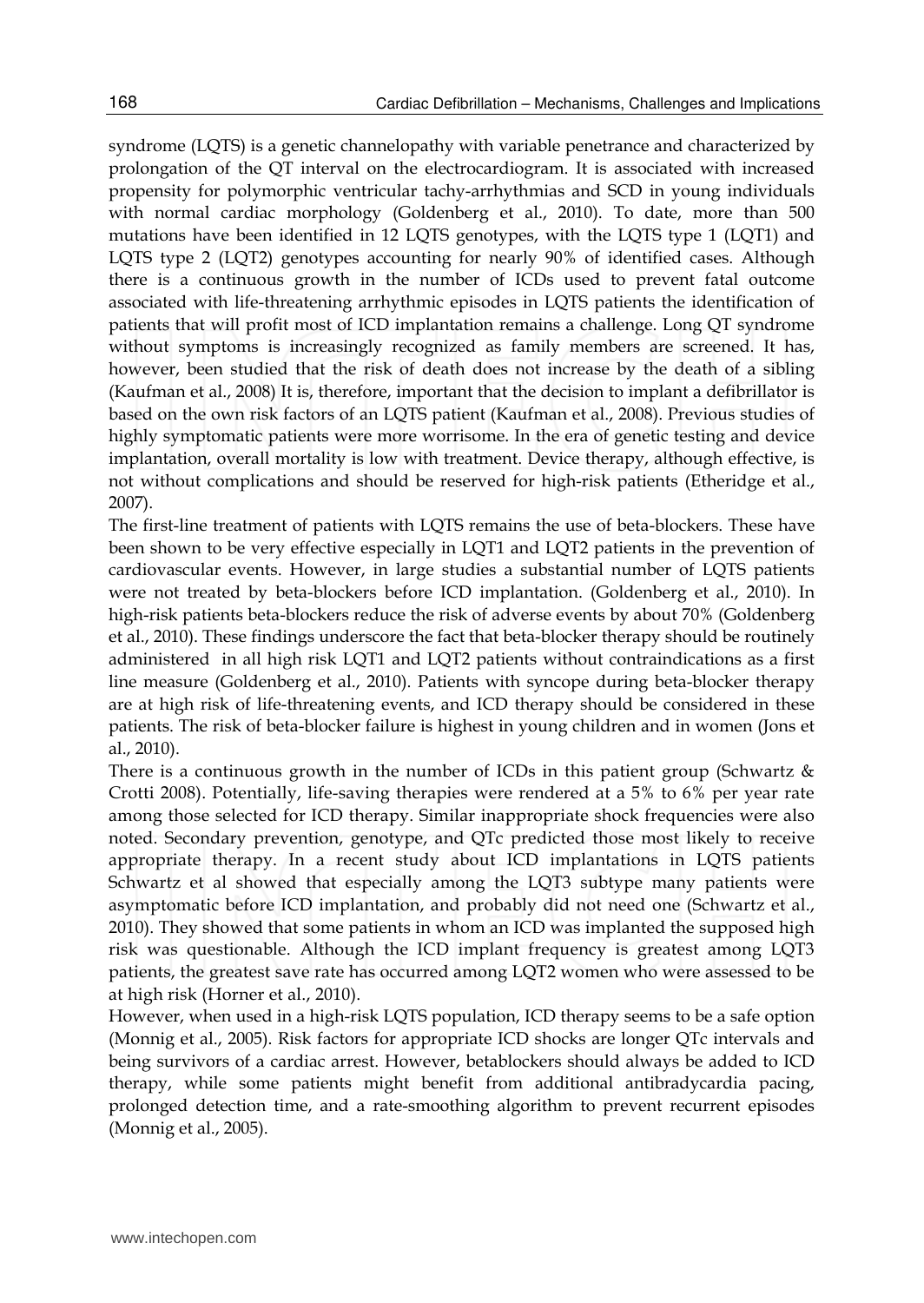

Fig. 1. Electrocardiogram of a 20-year old woman with the long-QT syndrome. A prolongation of the QT-interval of 520 msec is shown (normally less than 440 msec).

#### **3. Hypertrophic cardiomyopathy**

ICDs have proven effective in preventing SCD in young hypertrophic cardiomyopathy (HCM) patients with appropriate intervention rates of 11% for secondary and 4% for primary prevention, despite massive left ventricular (LV) hypertrophy, LV outflow obstruction, diastolic dysfunction or microvascular ischemia. Targeting candidates for prophylactic ICD therapy can be complex, compounded by the unpredictability of the arrhythmogenic substrate, the absence of a dominant risk factor, and difficulty in assembling randomized trials. However, a single major risk factor is often sufficient to justify an ICD, although additional markers and other disease features can resolve ambiguous decision-making. Nevertheless, the absence of all risk factors does not convey absolute immunity to SCD. However, when presenting with a normal electrocardiogram the patients seem at lower risk for cardiac events (McLeod et al., 2009).

Until now, there is, however, no consensus as to the indication for primary prevention with ICD implantation in children (Ostman-Smith 2010). Especially a high rate of inappropriate shocks up to 27% and a complication rate up to 17% necessitate careful considerations when an ICD implantation is to be planned in the pediatric age group (Ostman-Smith 2010).

The primary prevention risk factors in HCM are 1) family history of HCM related SCDs. When a high risk population that received primary prevention with ICD implantation was studied the number of appropriate shocks during follow-up did not differ between those with a family history of HCM related SCD, whether as an isolated risk factor or combined with other risk factors (Bos et al., 2010); 2) episodes of unexplained, recent syncope; 3) massive LV hypertrophy >30 mm; 4) nonsustained VT on ambulatory 24-hour Holter ECGs;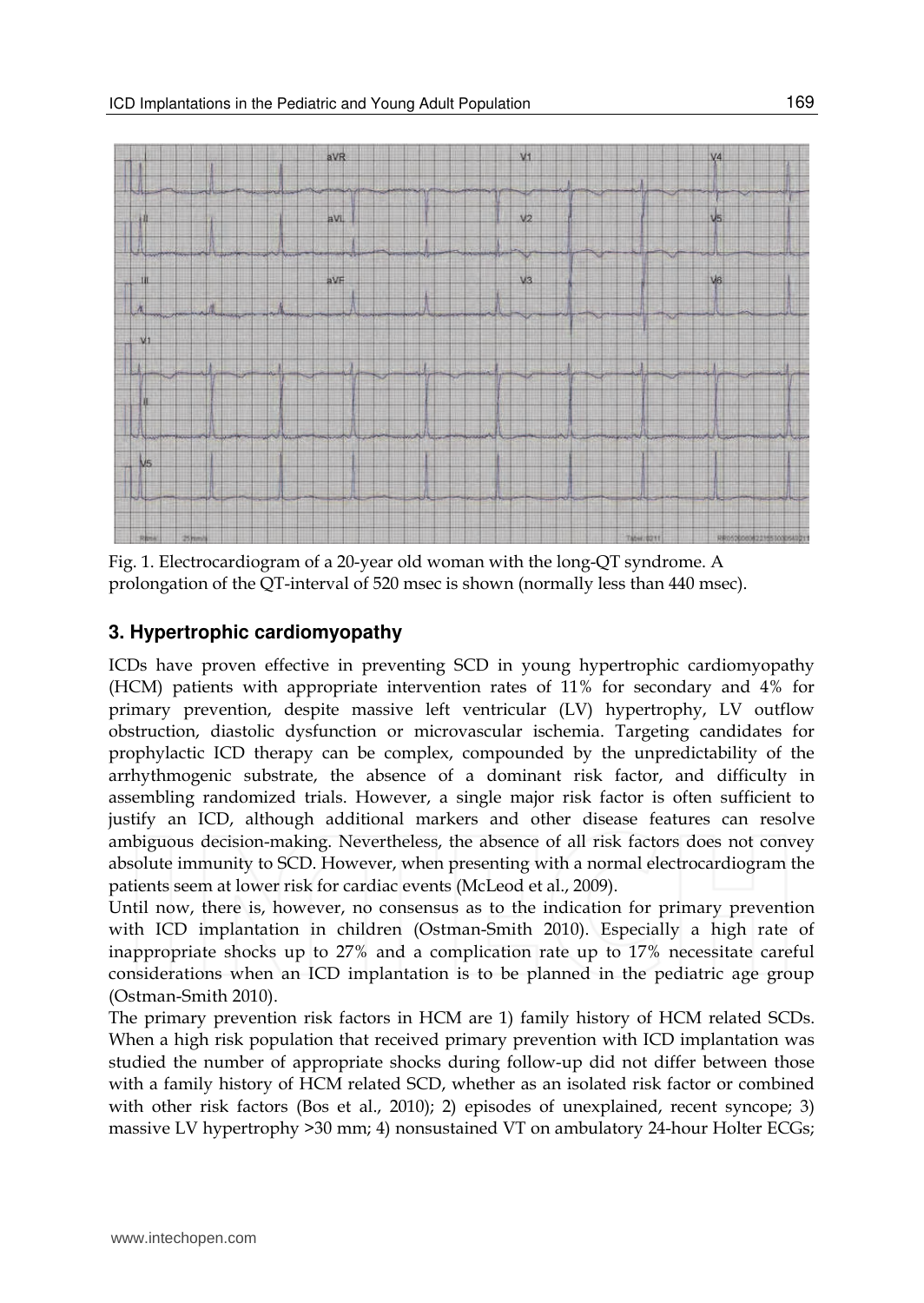5) hypotensive or attenuated blood pressure response to exercise (Maron 2010). In addition, Gimeno et al recently showed that ventricular arrhythmias during exercise increased the risk of SCD as well (Gimeno et al., 2009). However, patients who survive cardiac arrest may remain asymptomatic for prolonged periods after the first cardiac event, underscoring the unpredictability of the arrhythmogenic substrate in these patients.



Fig. 2. Short axis of the left ventricle by echocardiography of a 14-year old boy with hypertrophic cardiomyopathy. There is a thickness of 30 mm (normally less than 11 mm).

In children, the risk of non-sudden cardiac death is as high as sudden cardiac death. Extreme left ventricular hypertrophy and a blunted blood pressure response to exercise are risk factors (Decker et al., 2009). Risk factors for SCD are extreme left ventricular hypertrophy on the electrocardiogram and a septal thickness over 190% of normal, with a sensitivity of 91% and a specificity of 78% (Ostman-Smith et al., 2005). Children may be at risk for SCD already at young age, and should therefore be screened early in hypertrophic cardiomyopathy families (Ostman-Smith et al., 2008).

When evaluating HCM patients who underwent ICD placement the number of complications is considerable (Lin et al., 2009). In the study of Lin et al 181 patients with a mean age of 44 years were investigated. During a follow-up period of 5 years, 65 patients (36%) had a total of 88 device related complications including 42 (23%) patients with inappropriate shocks. Younger age and atrial fibrillation were associated with an increased risk of inappropriate ICD discharges. It is concluded that the high incidence of complications should be taken into account when considering ICD implantation in a highrisk HCM patient (Lin et al., 2009).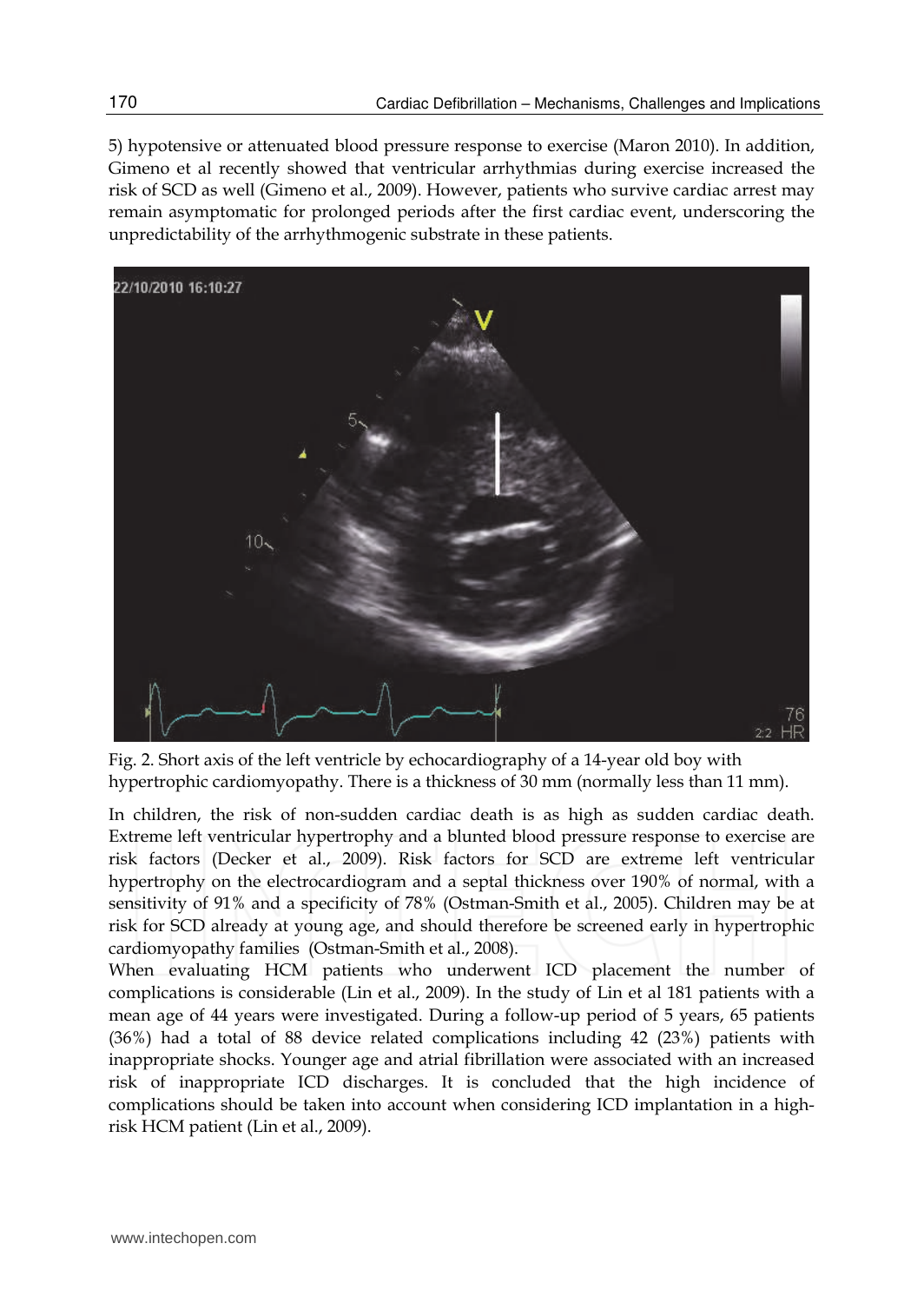#### **4. Congenital heart disease**

Although most patients who are being operated for their congenital heart disease presently survive their surgery and lead a relatively normal life, a substantial portion of patients develop symptoms of heart failure or rhythm abnormalities in due time. In adult patients with ischemic or non-ischemic cardiomyopathy an LV ejection fraction below 30% is considered a clear indication for primary prevention with ICD implantation (Moss et al., 2002; Bardy et al., 2005). Risk stratification for primary prevention remains highly complex and is usually individualized, based on a variety of surgical, hemodynamic, electrocardiographic, and electrophysiologic factors (McLeod et al., 2010). However, some authors advocate that also for patients with congenital heart disease an LV ejection fraction below 30% as single risk factor is sufficient reason to implant an ICD (Silka & Bar-Cohen 2008), which is argued by others (Triedman 2008). Since the overall rate of SCD is 5 to 10 times lower than that observed in high-risk cardiomyopathy patients, the life expectancy in CHD patients is much larger. Furthermore, in CHD patients vascular access is often difficult, and the rate of device associated cardiac events and lead-failure is much higher, and they have variable cardiac anatomy. Therefore, the results of the large ICD trials cannot simply be extrapolated to the population of CHD patients. Other risk factors have to be taken into account before deciding to implant an ICD (Triedman 2008). With the increasing knowledge of rhythm abnormalities in congenital heart disease and the emergence of interventional electrophysiologic techniques some ventricular arrhythmias can be treated by catheter ablation (Walsh 2007). ICD implantation remains to be limited to otherwise untreatable rhythm abnormalities.

In a study of Yap et al more than 60% of the patients with an ICD and a congenital heart disease had a tetralogy of Fallot (Yap et al.,. 2007). However, the overall complication rate in the Fallot patients was higher as compared to other congenital heart defects, the number of inappropriate shocks was high (40%), while the number of appropriate shocks was low as compared to other patients (18% versus 33%). When compared with an older ICD population with dilated cardiomyopathy (DCM), the Tetralogy of Fallot patients were more likely to have experienced oversensing  $(45 \text{ vs. } 13\%; P \le 0.02)$ , inappropriate anti-tachycardia pacing delivery (20 vs.  $2\%$ ;  $P \le 0.05$ ), and inappropriate cardioversion (25 vs.  $4\%$ ;  $P = 0.06$ ) and less likely to receive appropriate therapies (Witte et al., 2008). On the other hand, Khairy et al studied 121 Fallot patients who received an ICD for primary (N=68) or secondary (N=53) prevention. During follow-up the number of appropriate shocks was considerable (30% of patients). This was, however, at the cost of a 5.8% yearly incidence of inappropriate shocks, and the occurrence of complications in 36 patients, mostly (70%) lead-related (Khairy et al., 2008). In Fallot patients with unstable ventricular tachycardia, their rhythm abnormalities may in some patients be treated by catheter ablation (Kriebel et al., 2007).

## **5. ICD programming**

In children with ICDs, the risk of inappropriate shock therapy is significantly higher as compared to adult studies. Pediatric ICD series with mean intervals of follow-up between 29 and 51 months have reported 20% to 50% inappropriate shock therapy. These shocks may have a negative impact on the quality of life, and can induce secondary arrhythmias.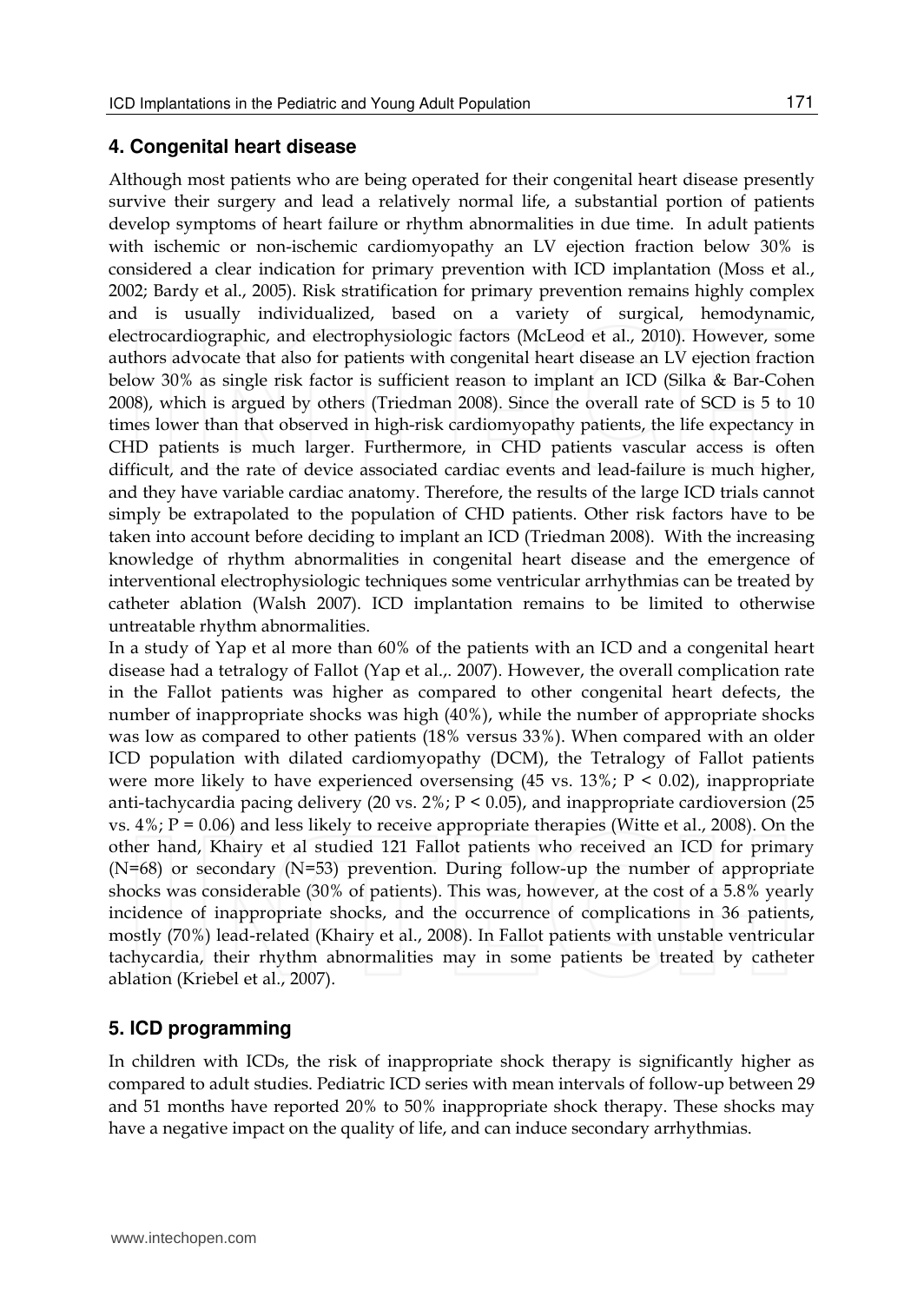|                      | Tomaske<br>2008 | Stephenson<br>2006 | Kriebel<br>2006 | Cannon<br>2006 |
|----------------------|-----------------|--------------------|-----------------|----------------|
| Number               | 15              | 22                 | 8               | 8              |
| Age (yr)             | 12.5            | 8.9                | $0.3 - 8$       | $1-29$         |
| Weight (kg)          | 36.5            | 25.5               | $4 - 29$        |                |
| Follow-up (mo)       | 22              | 29                 | 14.5            | 22             |
| Appr Shocks          | 4               | 7                  |                 | 2              |
| <b>Inappr Shocks</b> | 3               | 4                  |                 | 3              |
| Revision             | 4               |                    | 2               | 3              |

Table 1. Outcomes of extracardiac ICD implantations in young patients and patients with congenital heart disease. Results are comparable to transvenous approaches.

Inappropriate shocks in children are mostly caused by sinus tachycardia or supraventricular tachycardia. High sinus rates up to 200 per minute are not uncommon in children and patients with congenital heart disease have a high incidence of atrial arrhythmias, mostly intraatrial reentrant tachycardia. Implantation of a dual chamber ICD system can potentially reduce the incidence of inappropriate discharges attributable to the misclassification of sinus tachycardia or supraventricular tachycardia as a ventricular event. In a recent multicenter study the difference of appropriate and inappropriate shocks in a single chamber or dual chamber device in patients <30 years old was investigated (Lawrence et al., 2009). The authors found no differences between single chamber or dual chamber systems regarding the occurrence of appropriate or inappropriate shocks, irrespective of underlying cardiovascular disorder or type of ICD system. (Lawrence et al., 2009). T-wave sensing is another important cause of inappropriate shock therapy especially in the group of patients with long QT syndrome. Exercise tests are required to obtain maximal heart rate and to evaluate T wave sensing during high heart rates. QRS discrimination or atrial discrimination algorithms can be helpful tools to prevent some of these problems. β-blockade can also be a practical therapy to avoid inappropriate ICD shock for supraventricular tachycardias or sinus tachycardia. However, the most important measure to reduce inappropriate shocks is careful ICD programming of the individual child with regard to detection rate and time immediately after ICD implantation. In a recent article several programming tips have been given (Khairy & Mansour 2011). Since sinus tachycardia and supraventricular tachycardia may have frequencies as high as 200 bpm, most young patients have a ventricular fibrillation zone programmed up to 220 bpm. Concerning detection times there is a compromise between overtreating otherwise self-terminating events and delaying therapy for potentially unstable arrhythmias. Detection times as long as 18 of 24 intervals or even 30 of 40 intervals have been advocated with no increase in adverse events. Antitachycardia pacing (ATP) has been shown to be effective in the majority of congenital heart disease patients, thereby lowering the number of shocks.

Although routine testing of the defibrillation threshold (DFT) is not necessary during follow-up of pediatric ICD patients, any clinical change or problem should be evaluated immediately and DFT testing should also be considered in this situation. (Theuns & Gold, 2010). In young children with subcutaneous ICD systems regular DFT testing should be considered during growth.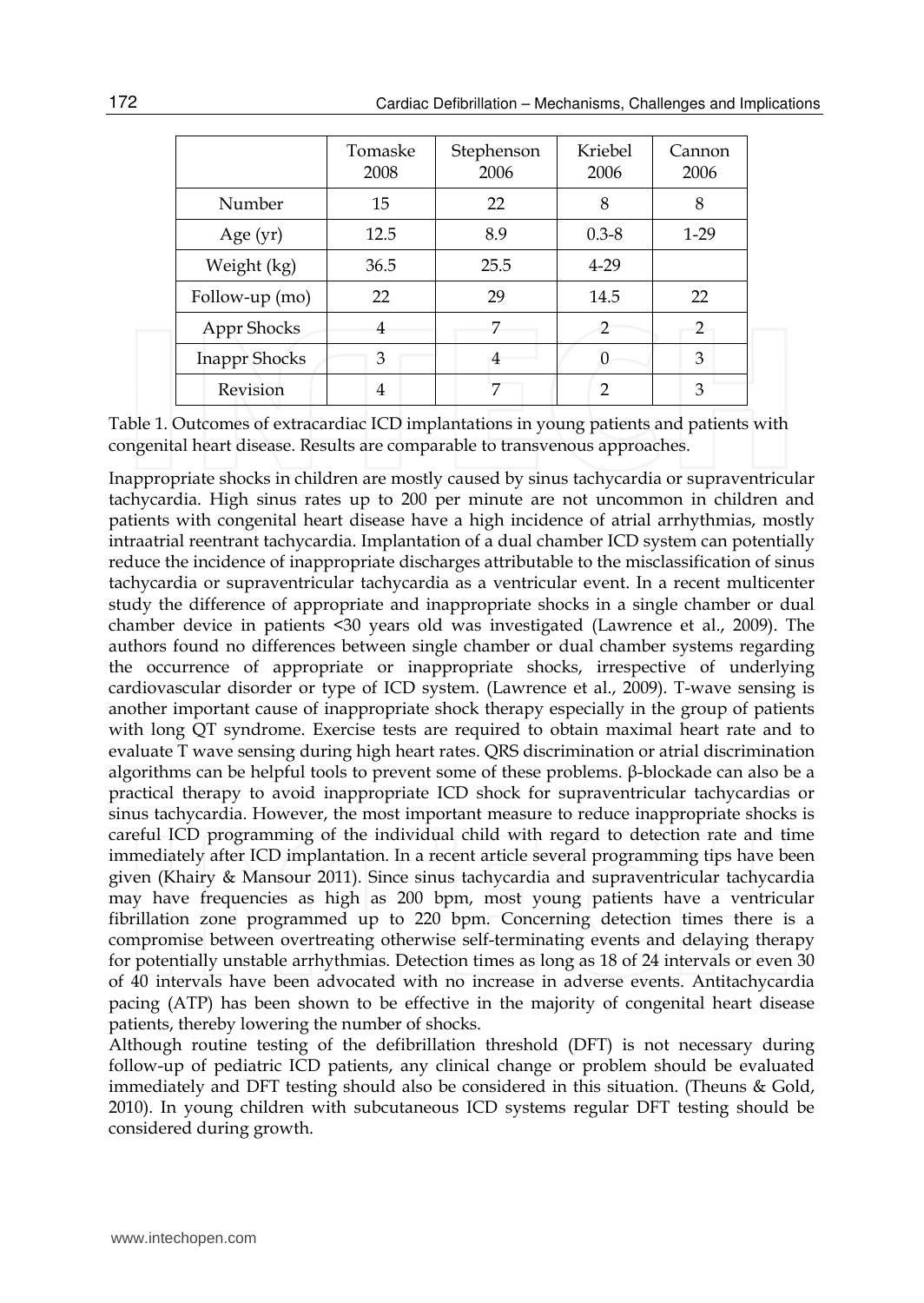### **6. Complications**

There seem to be differences in the frequency of ICD-related complications between children and adults. However, due to the small number of patients in pediatric series it is difficult to estimate the true incidence of ICD related complications in children. (Shah et al., 2009). Implantation procedure-related complications include pocket infection, pocket hematoma, microdislodgement requiring lead manipulation , hemothorax, superior vena cava syndrome, pneumonia, electromechanical dissociation requiring cardiopulmonary resuscitation and second degree burns from repeated external rescue shocks (Shah et al., 2009). Especially the number of infections seem to be higher in children as compared to adults (Link et al., 1999). The most common ICD system related adverse effect is the high incidence of inappropriate shocks and a high incidence of lead failures in children. Inappropriate shocks are usually related to the occurrence of sinus tachycardia, supraventricular tachycardia, T wave oversensing or QRS complex double sensing. Lead failures are strongly related to the size of the patient. The youngest and smallest patients have the highest risk of lead complications. Furthermore, higher levels of exercise and activity in the pediatric population may increase the amount of lead problems.

### **7. Mode of ICD implantation**

In children or young patients with congenital heart defects it is often not possible to make use of routine transvenous ICD systems. Underlying causes are the size of the patient or structural heart diseases with residual intracardiac shunts and abnormal systemic venous pathways. Various modifications have been used to implant ICDs in patients with limited venous access (Cannon et al., 2006; Bove et al., 2010; Greene et al., 2004; Kriebel et al., 2006; Stephenson et al., 2006; Tomaske et al., 2008). These include subcutaneous patches, epicardial and pleural lead positioning, use of the subxiphoid incision, or direct transatrial approach. It is important that the technique used is individualized in the diverse population of children and young patients with congenital heart disease in need for ICD placement (Stephenson et al., 2006). Recently, Radbill et al compared the use of transvenous ICDs with nontransvenous systems in a group of pediatric and congenital heart disease patients (Radbill et al., 2010). Although no differences were reported considering appropriate or inappropriate shocks there was a significantly higher amount of ICD system failure in the nontransvenous group. System survival at 12, 24, and 36 months was 73%, 55% and 49% in the nontransvenous group compared to 91%, 83% and 76% in the transvenous group. Causes of system failure in the nontransvenous group included pace-sense lead failure, shock coil failure, generator migration, and loosened setscrew connection.

Recently, the search for avoidance of transvenous lead placement has resulted in the development of an entirely subcutaneous ICD system (Bardy et al., 2010). The system consists of a parasternal electrode and a left lateral thoracic pulse generator. In a trial of 55 adult patients it was shown as effective in terminating ventricular tachyarrhythmias with little complications during a 10-month follow-up period. This subcutaneous ICD system can also be used in older children and has been reported in two children of 10 and 12 years old (34 and 35 kg body weight) (McLeod and McLean 2010). In both children this device was implanted without complications, and no adverse events occurred during an 8- and 5-month follow-up period (McLeod & McLean 2010).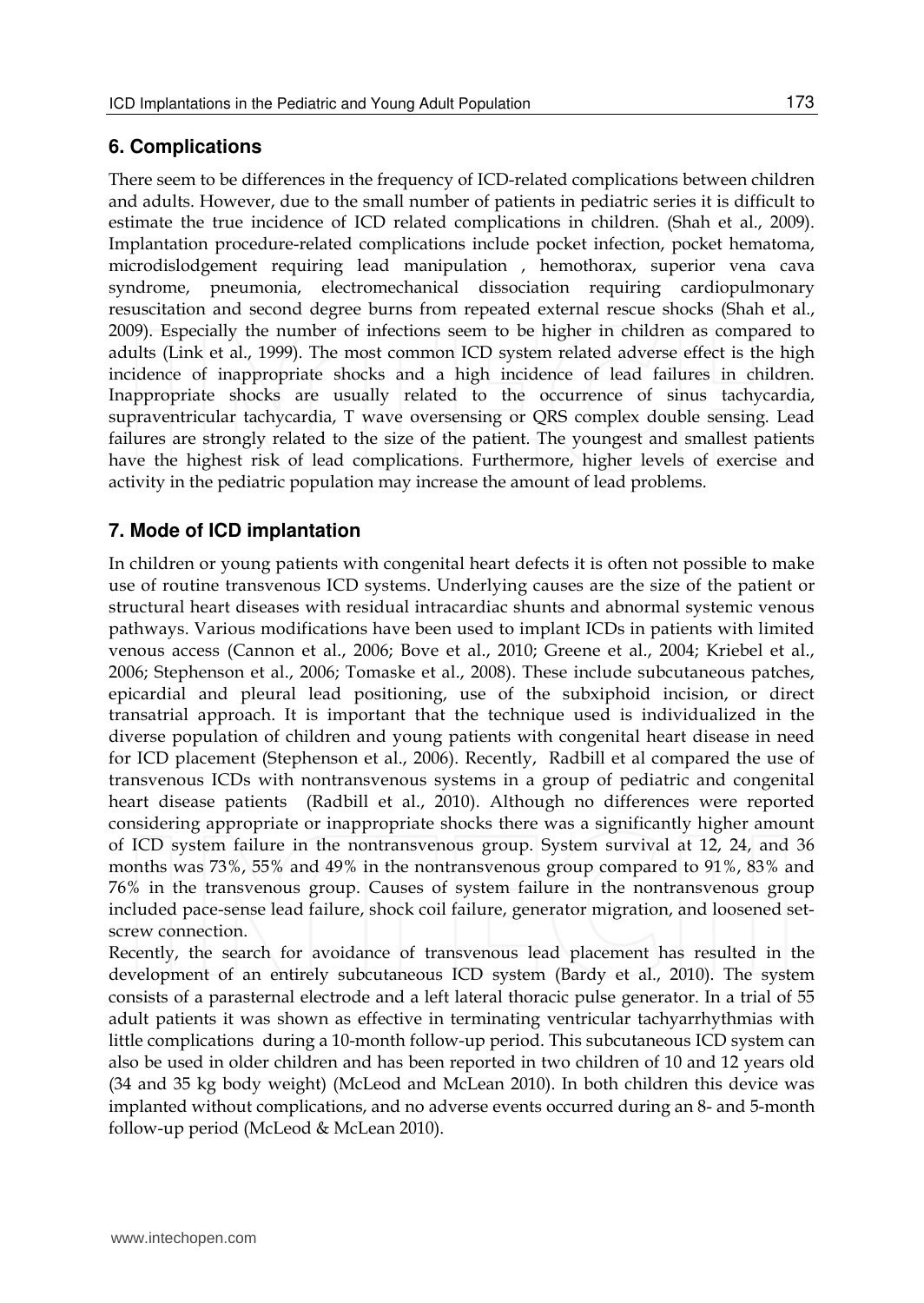

Fig. 3. Chest X-ray of a 6-month old child with an ICD. The active can is placed abdominally, and the pacing wires are placed epicardially. A subcutaneous patch is in use for eventual shocks.

Another approach is the placement of the ICD in the axilla. The usual infraclavicular placement of a transvenous ICD can cause a quite visible scar with a suboptimal cosmetic result. Furthermore, straps can rub and cause irritation at this site (Collins et al., 2009; Rausch et al., 2010). In a large retrospective review it was shown that there were no differences between the axillary and infraclavicular technique in implant characteristics, lead longevity, implant complications, lead fractures or dislodgements, inappropriate ICD discharges, or device infections (Rausch et al., 2010).

#### **8. Home monitoring**

Since 2000 a remote control system was introduced for the follow-up of ICD patients. Through this system data from the implanted device are transmitted to a website once a day as well as immediately following an arrhythmia. By this method changes in ICD function, lead problems, and asymptomatic arrhythmias can be detected earlier without the patient actually visiting the hospital. It has been shown that the events as send by the home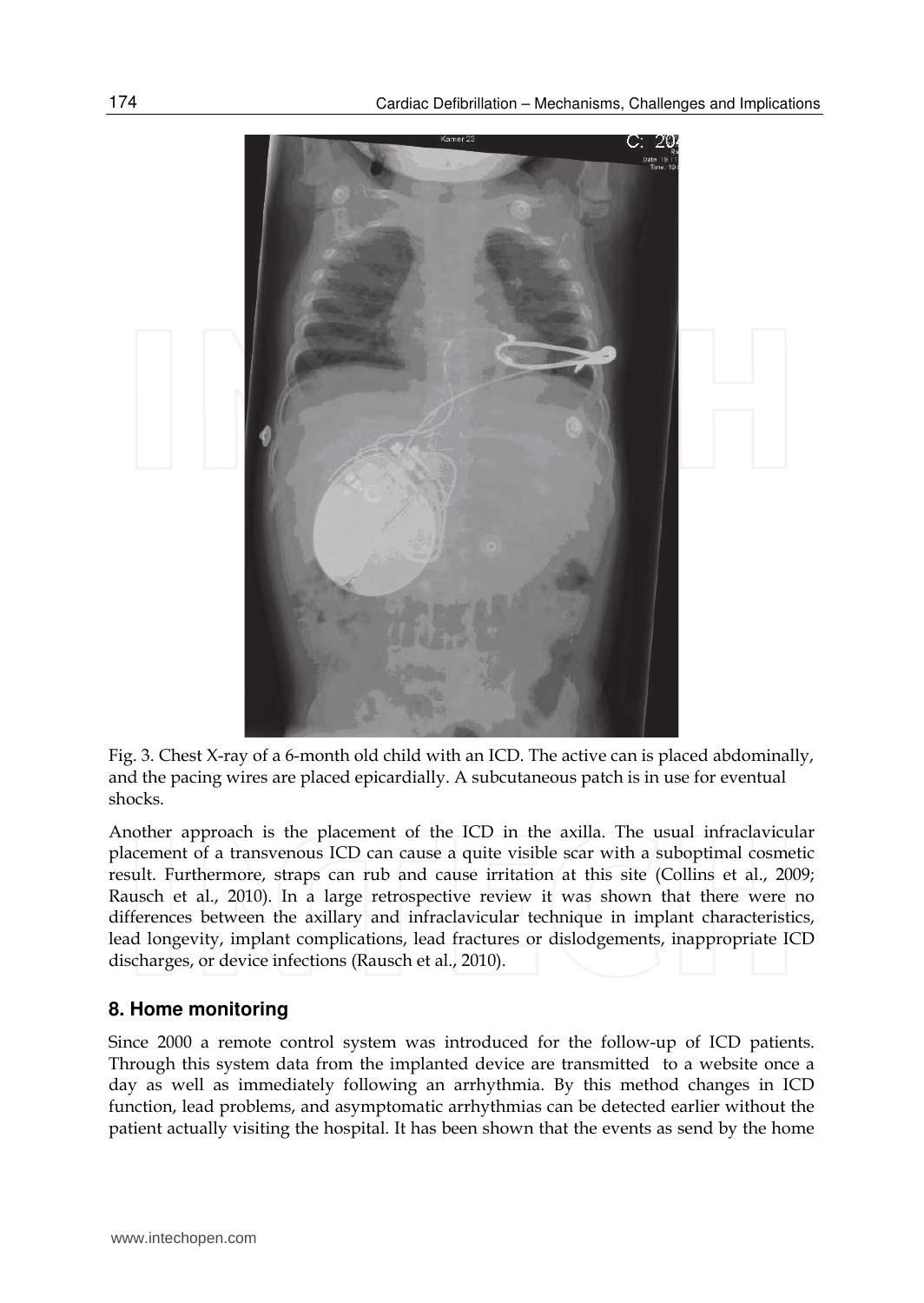monitoring system show excellent comparability to the data as obtained by standard clinical evaluation (Perings et al., 2011). The home monitoring system can detect several, otherwise asymptomatic episodes enhancing prompt detection of for instance lead problems and facilitates management decisions (Varma et al., 2010). Most patients show a high level of acceptance and satisfaction of this new system after a mean follow-up period of 1 year, with only some refusing the home monitoring (Ricci et al., 2010). Until now, however, this system has mostly been used in the adult population, and data about the appropriateness in pediatrics are as yet lacking.

# **9. Quality of life**

With the increasing number of ICDs in young patients the psychological effects has been studied as early as 1996 (Dubin et al., 1996). Nearly 75% of the patients felt their health was good to excellent with 40% reporting improvement since ICD implantation. All felt capable of performing daily activities (Dubin et al., 1996).

The implantation of an ICD has a great impact on the quality of life of these patients. These psychological effects have sofar been investigated by many authors (Herrmann et al., 1997). The poor psychosocial outcome in these patients may be related to the underlying cardiovascular condition (Burke et al., 2003), or it may be the effect of surviving an out of hospital cardiac arrest, not related to the treatment received (Kamphuis et al., 2002). It has been found that the lasting psychological distress will not dissipate spontaneously or naturally and that psychosocial intervention may be warranted (Kamphuis et al., 2003). The most common psychological problems are depression and anxiety. Depressive symptoms persist over time, and are associated with a higher incidence of shock therapy (Suzuki et al., 2010). However, concerns about the ICD has been found a predictor of psychological morbidity independently of the number of shocks (Pedersen et al., 2005). On the other hand, Luyster et al found no relation between number of shocks and anxiety (Luyster et al., 2006). They found especially a higher level of perceived resource loss to be associated with higher levels of both anxiety and depression (Luyster et al., 2006).

The growing pediatric ICD population stresses the need to evaluate the quality of life in this group of ICD recipients. Adult patients with ICDs show significantly worse psychological and physical functioning. Behavioral changes have been reported such as reduced activity, avoidance, depression, and anxiety, especially in those who had received ICD shocks. These finding in adults could not be confirmed in a recent study in a group of pediatric ICD recipients. In this study, cardiac illness severity and ICD shock therapy were not significantly associated with anxiety, depression, quality of life, or family functioning.

Recently, we have also evaluated health-related quality of life study in 30 Dutch pediatric ICD recipients using different quality of life questionnaires. This study showed that pediatric ICD recipients showed more problems in the domains of motor functioning, sleep, work/school, negative emotions, and anxiety. Furthermore, worry and anxiety were significantly associated with the number of ICD shocks (unpublished data). These findings indicate that avoidance or reduction of inappropriate shocks is one of the most important steps to improve quality of life. Furthermore, it emphasizes the need of proper guidance and, if necessary, implementation of psychological interventions. Screening for cardiovascular diseases may have its own impact, Children who were genetically tested carriers showed to have a reduced psychological well-being (Smets et al., 2008).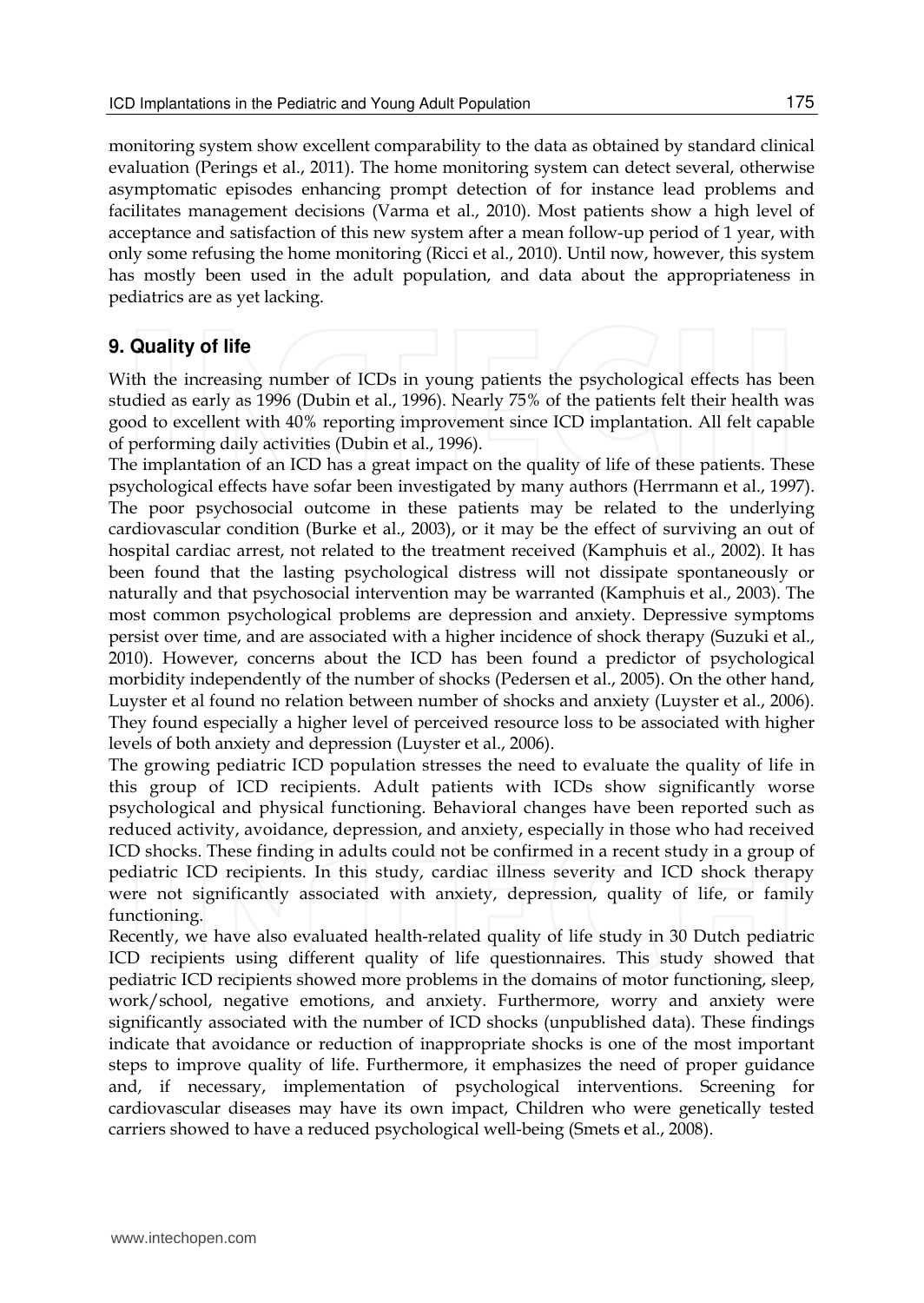

Fig. 4. An ICD strip of an appropriate shock is shown. Fast ventricular tachycardia is followed by a 21-J shock which terminated the tachycardia. This is followed by an escape rhythm with broad QRS complexes.

#### **10. Conclusions**

ICD implantations are increasingly performed in children and young adults with a variety of underlying cardiac disorders. Although the effectiveness of ICD therapy in this specific population is good, there are concerns about the high number of inappropriate shocks and lead problems. New developments include the complete subcutaneous device and home monitoring systems. Although the overall quality of life usually is good, several patients need psychological support, and this support has to be included in regular follow-up programs.

#### **11. References**

Bardy GH, Lee KL, Mark DB, Poole JE, Packer DL, Boineau R, Domanski M, Troutman C, Anderson J, Johnson G, McNulty SE, Clapp-Channing N, Davidson-Ray LD, Fraulo ES, Fishbein DP, Luceri RM, Ip JH. (2005) Sudden Cardiac Death in Heart Failure Trial (SCD-HeFT) Investigators. Amiodarone or an implantable cardioverterdefibrillator for congestive heart failure. *N Engl J Med* 352: 225–237.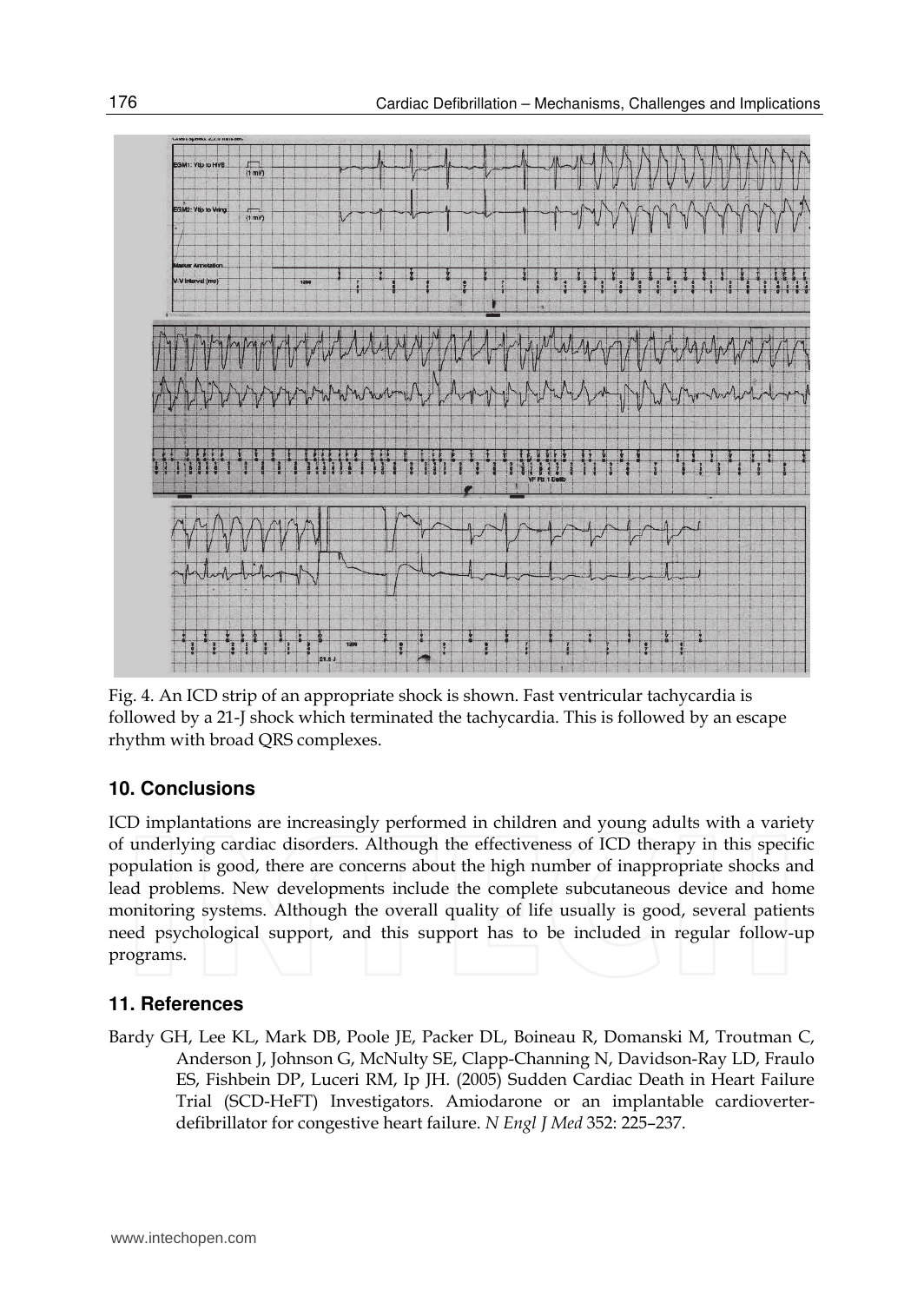- Bardy GH, Smith WM, Hood MA, Grozier IG, Melton IC, Jordaens L, Theuns D, Park RE, Wright DJ, Connelly DT, Fynn SP, Murgatroyd FD, Sperzel J, Neuzner J, Spitzer SG, Ardashev AV, Oduro A, Boersma L, Maass AH, Van Gelder IC, Wilde AA, Van Dessel PF, Knops RE, Barr CS, Lupo P, Cappato R, Grace AA. (2010) An entirely subcutaneous implantable cardioverter-defibrillator *New Engl J Med* 363:36-44.
- Berul CL. (2009) Implantable cardioverter defibrillator criteria for primary and secondary prevention of pediatric sudden cardiac death. *PACE* 32:S67-S70.
- Berul CL, Van Hare GF, Kertesz NJ, Dubin AM, Cecchin F, Collins KK, Cannon BC, Alexander ME, Triedman JK, Walsh EP, Friedman RA. (2008) Results of a multicenter retrospective implantable cardioverter-defibrillator registry of pediatric and congenital heart disease patients. *J Am Coll Cardiol* 51:1685-1691.
- Blom NA. (2008) Implantable cardioverter-defibrillators in children. *PACE* 31:S32-S34.
- Bos JM, Maron BJ, Ackerman MJ, Haas TS, Sorajji P, Nishimura RA, Gersh BJ, Ommen SR. (2010) Role of family history of sudden death in risk stratification and prevention of sudden death with implantable defibrillators in hypertrophic cardiomyopathy. *Am J Cardiol* 106:1481-1486.
- Botsch MP, Franzbach B, Opgen-Rhein B, Berger F, Will JC. (2010) ICD therapy in children and young adults: low incidence of inappropriate shick delivery. *PACE* 33:734-741.
- Bove T, Francois K, De Caluwe W, Suys B, De Wolf D. (2010) Effective cardioverter defibrillator implantation in children without thoracotomy: a valid alternative. *Ann Thorac Surg* 89:1307-1309.
- Burke JL, Hallas CN, Clark-Carter D, White D, Connelly D. (2003) The psychosocial impact of the implantable cardioverter defibrillator: A meta-analytic review. *British Journal of Health Psychology* 8:165-178.
- Burns KM, Evans F, Kaltman JR. (2011) Pediatric ICD utilization in the United States from 1997 to 2006. *Heart Rhythm* 8:23-28.
- Cannon BC, Friedman RA, Fenrich AL, Fraser CD, McKenzie ED, Kertesz NJ. (2006) Innovative techniques for placement of implantable cardioverter defibrillator leads in patients with limited venous access to the heart. *PACE* 29:181-187.
- Collins KK, Runciman M, Rausch CM, Schaffer MS. (2009) Toward improved cosmetic results: a novel technique for the placement of a pacemaker or internal cardioverter/ defibrillator generators in the axilla of young patients. *Pediatr Cardiol* 30:1157-1160.
- Daubert JP, Zareba W, Rosero SZ, Budzikowski A, Robinson JL, Moss AJ. (2007) Role of implantable cardioverter defibrillator therapy in patients with long QT syndrome. *Am Heart J* 153:553-558.
- Decker JA, Rossano JW, Smith O, Cannon B, Clunie SK, Gates C, Jefferies JL, Kim JJ, Price JF, Dreyer WJ, Towbin JA, Denfield SW. (2009) Risk factors and mode of death in isolated hypertrophic cardiomyopathy in children. *J Am Coll Cardiol* 54:250-254.
- DeMaso DR, Lauretti A, Spieth L, Van Der Feen JR, Jay KS, Gauvreau K, Walsh EP, Berul CI. (2004) Psychosocial factors and quality of life in children and adolescents with implantable cardioverter-defibrillators. *Am J Cardiol* 93:582-587.
- Dubin AM, Batsford WP, Lewis RJ, Rosenfeld LE. (1996) Quality-of-life in patients receiving implantable cardioverter defibrillators at or before age 40. *PACE* 19:1555-1559.
- Eicken A, Kolb C, Lange S, Brodherr-Heberlein S, Zrenner B, Schreiber C, Hess J. (2006) Implantable cardioverter defibrillator (ICD) in children. *Int J Cardiol* 107:30-35.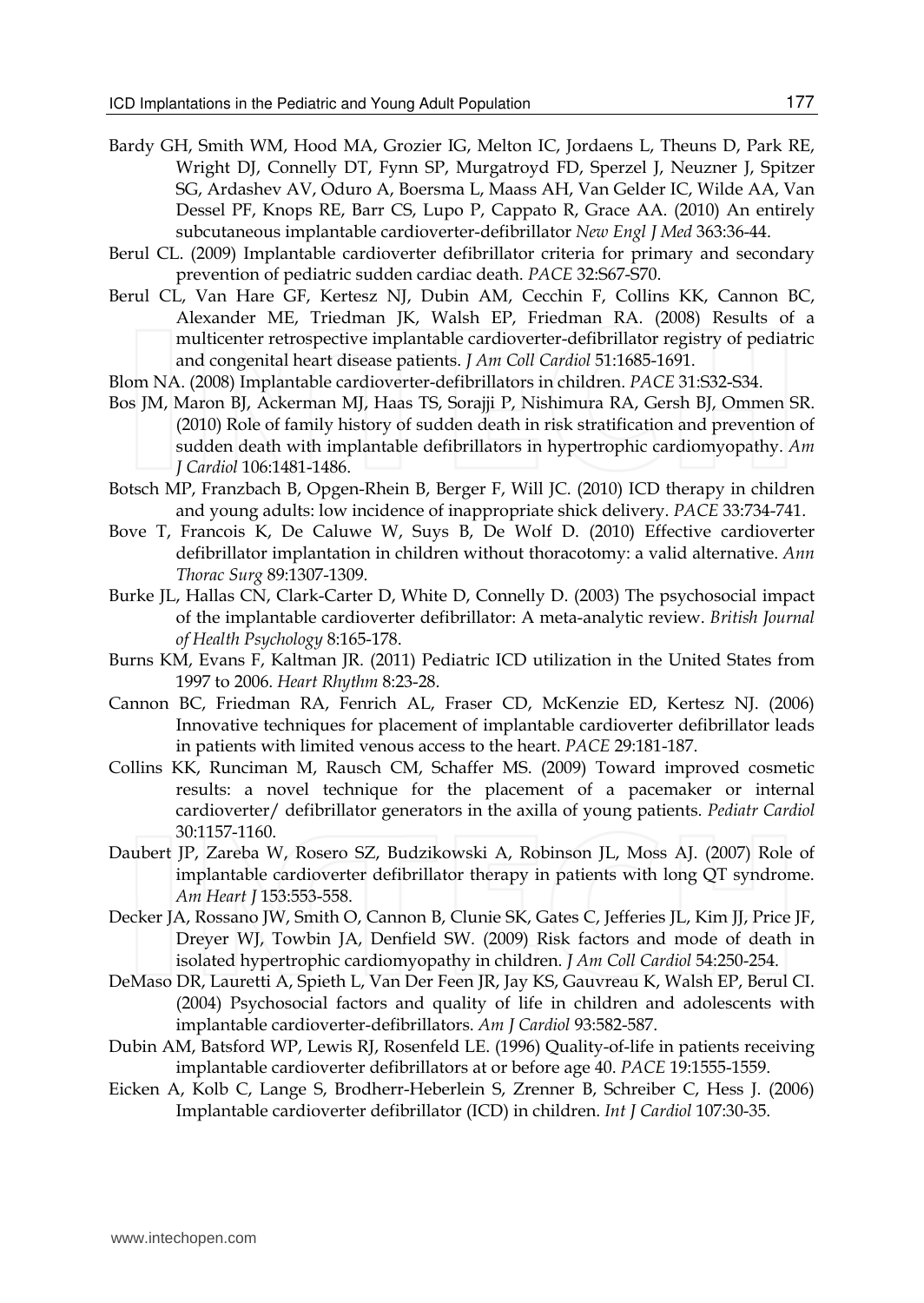- Etheridge SP, Sanatani S, Cohen MI, Albaro CA, Saarel EV, Bradley DJ. (2007) Long QT syndrome in children in the era of implantable defibrillators. *J Am Coll Cardiol* 50:1335-1340.
- Gimeno JR, Tome-Esteban M, Lofiego C, Hurtado J, Pantazis A, Mist B, Lamblase P, McKenna WJ, Elliott PM. (2009) Exercise-induced ventricular arrhythmias and risk of sudden cardiac death in patients with hypertrophic cardiomyopathy. *Eur Heart J* 30:2599-2605.
- Goldenberg I, Bradley J, Moss A, McNitt S, Polonsky S, Robinson JL, Andrews M, Zareba W. (2010) Beta-blocker efficacy in high-risk patients with the congenital long-QT syndrome types 1 and 2: implications for patient management. *J Cardiovasc Electrophysiol* 21:893-901.
- Greene AE, Moak JP, Di Russo G, Berger JT, Heshmat Y, Kuehl KS. (2004) Transcutaneous implantation of an internal cardioverter defibrillator in a small infant with recurrent myocardial ischemia and cardiac arrest simulating sudden infant death syndrome. *PACE* 27:112-116.
- Heersche JHM, Blom NA, Van de Heuvel F, Blank C, Reimer AG, Clur SA, Witsenburg M, Ten Harkel ADJ. (2010) Implantable cardioverter defibrillator therapy for prevention of sudden cardiac death in children in The Netherlands. *PACE* 33:179- 185.
- Herrmann C, von zur Mühen F, Buss U, Kemper S, Wantzen C, Gonska BD. (1997) Standardized assessment of psychological well-being and quality-of-life in patients with implanted defibrillators. *PACE* 20:95-103.
- Horner JM, Kinoshita M, Webster TL, Haglund CM, Friedman PA, Ackerman MJ. (2010) Implantable cardioverter defibrillator therapy for congenital long QT syndrome: a single-center experience. *Heart Rhythm* 7:1616-1622.
- Jons C, Moss AJ, Goldenberg I, Liu J, McNitt S, Zareba W, Qi M, Robinson JL. (2010) Risk of fatal arrhythmic events in long QT syndrome patients after syncope. *J Am Coll Cardiol* 55:783-788.
- Kamphuis HCM, de Leeuw JRJ, Derksen R, Hauer R, Winnubst JAM. (2002) A 12-month quality of life assessment of cardiac arrest survivors treated with or without an implantable cardioverter defibrillator. *Europace* 4:417-425.
- Kamphuis HCM, de Leeuw JRJ, Derksen R, Hauer RNW, Winnubst JAM. (2003) Implantable cardioverter defibrillator recipients: quality of life in recipients with and without ICD shock delivery: A prospective study. *Europace* 5:381-389.
- Kaufman ES, McNitt S, Moss AJ, Zareba W, Robinson JL, Hall WJ, Ackerman MJ, Benhorin J, Locati ET, Napolitano C, Priori SG, Schwartz PJ, Towbin JA, Vincent GM, Zhang L. (2008) Risk of death in the long QT syndrome when a sibling has died. *Heart Rhythm* 5:831-836.
- Khairy P & Mansour F. (2011) Implantable cardioverter-defibrillators in congenital heart disease: 10 programming tips. *Heart Rhythm*.
- Khairy P, Harris L, Landzberg MJ, Viswanathan S, Barlow A, Gatzoulis MA, Fernandes SM, Beauchesne L, Therrien J, Chetaille P, Gordon E, Muhll IV, Cecchin F. (2008) Implantable cardioverter-defibrillatos in tetralogy of Fallot. *Circulation* 117:363-370.
- Kral MA, Spotnitz HM, Hordof A, Bigger JT Jr, Steinberg JS, Livelli FD Jr. (1989) Automatic implantable cardioverter defibrillator implantation for malignant ventricular arrhythmias associated with congenital heart disease. *Am J Cardiol.* 63:118-9.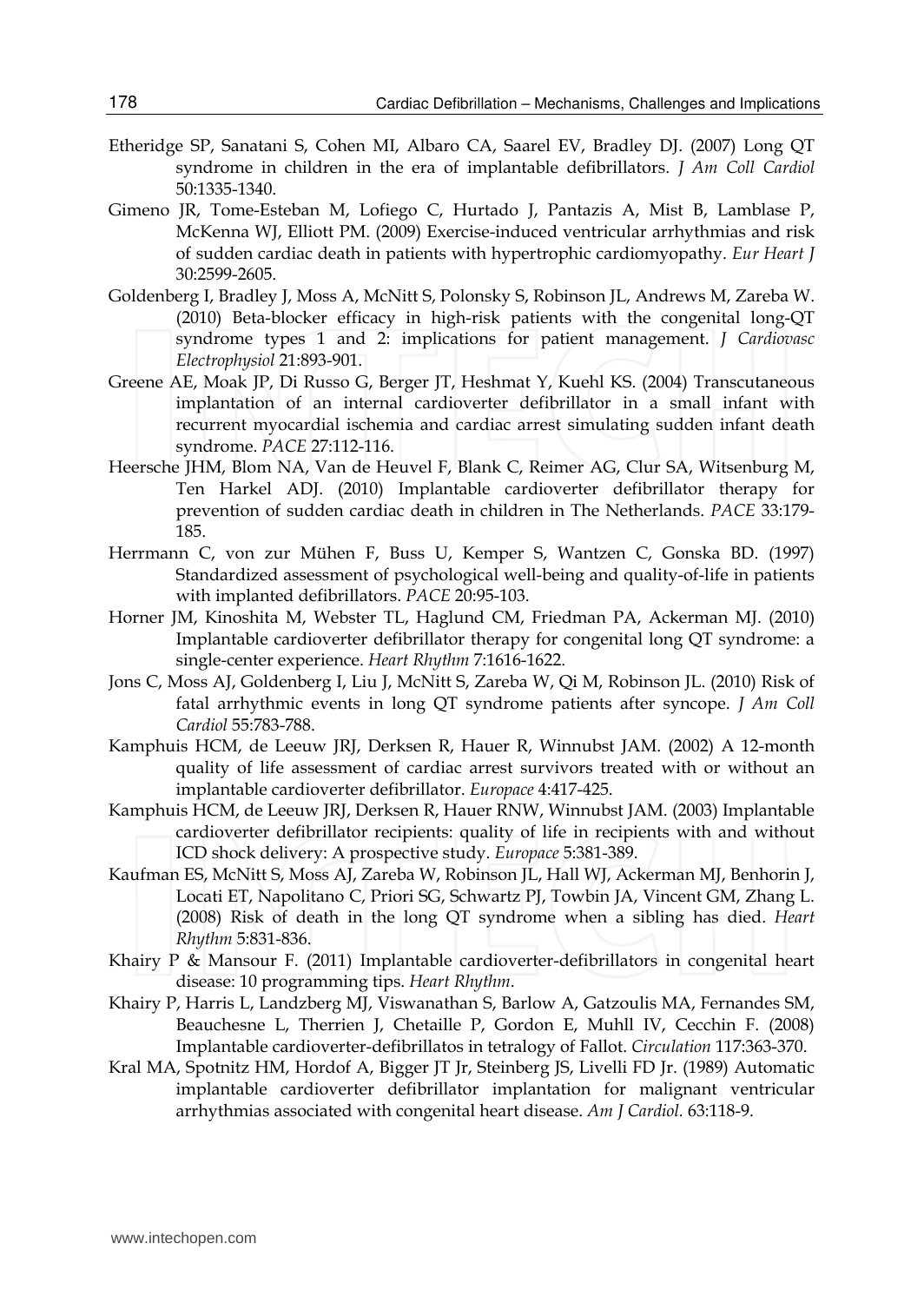- Kriebel T, Ruschewski W, Gonzalez M, Walter K, Kroll J, Kampmann C, Heinemann M, Schneider H, Paul T. (2006) ICD implantation in infants and small children. The extracardiac technique. *PACE* 29:1319-1325.
- Kriebel T, Saul JP, Schneider H, Sigler M, Paul T. (2007) Radiocontact mapping and radiofrequency catheter ablation of fast and hemodynamically unstable ventricular tachycardia after surgical repair of tetralogy of Fallot. *J Am Coll Cardiol* 50:2162- 2168.
- Lawrence D, Von Bergen N, Law IH, Bradley DJ, Dick II M, Frias PA, Streiper MJ, Fischbach PS. (2009) Inappropriate ICD discharges in single-chamber versus dual-chamber devices in the pediatric and young adult population. *J Cardiovasc Electrophysiol* 20:287-290.
- Lin G, Nishimura RA, Gersh BJ, Phil D, Ommen SR, Ackerman MJ, Brady PA. (2009) Device complications and inappropriate implantable cardioverter defibrillator shocks in patients with hypertrophic cardiomyopathy. *Heart* 95:709-714.
- Link MS, Hill SL, Cliff DL, Swygman CA, Foote CB, Homoud MK, Wang PJ, Estelli M, Berul CI. (1999) Comparison of frequency of complications of implantable cardioverterdefibrillators in children versus adults. *Am J Cardiol* 83:263-266.
- Luyster FS, Hughes JW, Waechter D, Josephson R. (2006) Resource Loss Predicts Depression and Anxiety Among Patients Treated With an Implantable Cardioverter Defibrillator. *Psychosom Med* 68:794-800.
- Maron BJ. (2010) Risk stratification and role of implantable defibrillators for prevention of sudden death in patients with hypertrophic cardiomyopathy. *Circ J* 74:2271-2282.
- Maron BJ, Haas TS, Shannon KM, Almquist AK, Hodges JS. (2009) Long-term survival after cardiac arrest in hypertrophic cardiomyopathy. *Heart Rhythm* 6:993-997.
- McLeod KA & McLean A. (2010) Implantation of a fully subcutaneous ICD in children. *PACE* 1-4.
- McLeod CJ, Ackerman MJ, Nishimura RA, Tajik AJ, Gersh BJ, Ommen SR. (2009) Outcome of patients with hypertrophic cardiomyopathy and a normal electrocardiogram. *J Am Coll Cardiol* 54:229-233.
- McLeod CJ, Kapa S, Asirvatham SJ. (2010) Implantable cardioverter-defibrillator therapy in congenital heart disease. *Expert Rev Med Devices* 7:1-3.
- Monnig G, Kobe J, Loher A, Eckardt L, Wedekind H, Scheld HH, Haverkamp W, Milberg P. Breithardt G, Schulze-Bahr E, Bocker D. (2005) Implantable cardioverterdefibrillator therapy in patients with congenital long-QT syndrome: a long-term follow-up. *Heart Rhythm* 2:497-504.
- Moss AJ, Zareba W, Hall WJ, Klein H, Wilber DJ, Cannon DS, Daubert JP, Higgins SL, Brown MW, Andrews ML; Multicenter Automatic Defibrillator Implantation Trial II Investigators. (2002) Prophylactic implantation of a defibrillator in patients with myocardial infarction and reduced ejection fraction. *N Engl J Med*. 346: 877–883.
- Moss AJ, Hall WJ, Cannon DS, Daubert JP, Higgins SL, Klein H, Levine JH, Saksena S, Waldo AL, Wilber D, Brown MW, Heo M. (1996) Improved survival with an implanted defibrillator in patients with coronary disease at high risk for ventricular arrhythmia. Multicenter Automatic Defibrillator Implantation Trial Investigators. *N Engl J Med*. 335:1933-40.
- Ostman-Smith I, Wettrell G, Keeton B, Riesenfeld T, Holmgren D, Ergander U. (2005) Echocardiographic and electrocardiographic identification of those children with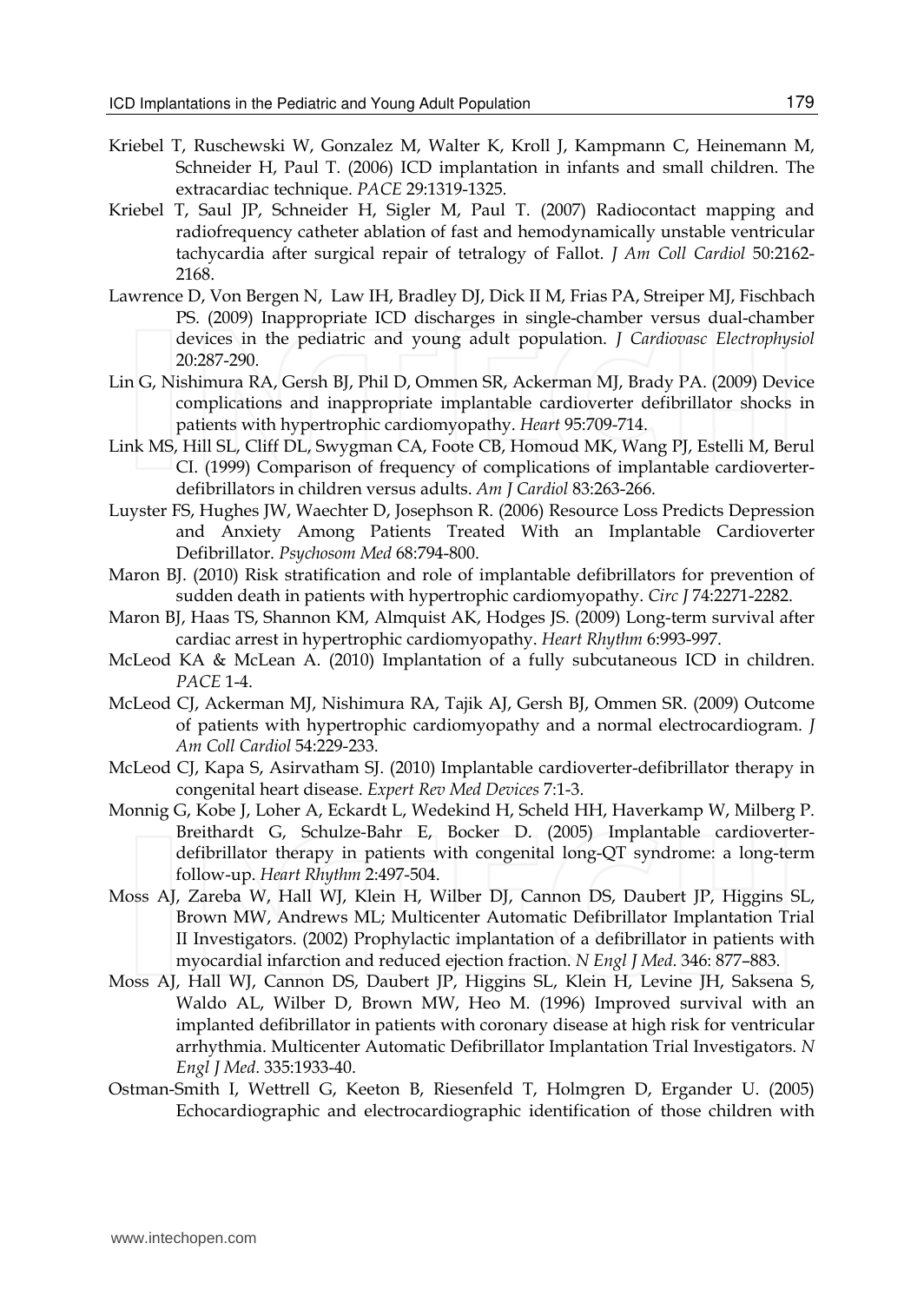hypertrophic cardiomyopathy who should be considered at high-risk of dying suddenly. *Cardiol Young* 15:632-642.

- Ostman-Smith I, Wettrell G, Keeton B, Holmgren D, Ergander U, Gould S, Bowker C, Verdicchio M. (2008) Age- and gender-specific mortality rates in childhood hypertrophic cardiomyopathy. *Eur Heart J* 29:1160-1167.
- Ostman-Smith I. (2010) Hypertrophic cardiomyopathy in childhood and adolescence strategies to prevent sudden death. *Fundam Clin Pharmacol* 24:637-652.
- Pedersen SS, van Domburg RT, Theuns DAMJ, Jordaens L, Erdman RAM. (2005) Concerns about the implantable cardioverter defibrillator: A determinant of anxiety and depressive symptoms independent of experienced shocks. *Am Heart J* 149:664-669.
- Perings C, Bauer WR, Bondke HJ, Mewis C, James M, Bocker D, Broadhurst P, Korte T, Toft E, Hintringer F, Clementy J, Schwab JO. (2011) Remote monitoring of implantablecardioverter defibrillator: results from the reliability of IEGM online interpretation (RIONI) study. *Europace* 13:221-229.
- Radbill AE, Triedman JK, Berul CI, Fynn-Thompson F, Atallah J, Alexander ME, Walsh EP, Cecchin F. (2010) System survival of nontransvenous implantable cardioverterdefibrillators compared to transvenous implantable cardioverter-defibrillators in pediatric and congenital heart disease patients. *Heart Rhythm* 7:193-198.
- Rausch CM, Hughes BH, Runciman M, Law IH, Bradley DJ, Sujeev M, Duke A, Schaffer M, Collins KK. (2010) Axillary versus infraclavicular placement for endocardial heart rhythm devices in patients with pediatric and congenital heart disease. *Am J Cardiol*  106:1646-1651.
- Ricci RP, Morichelli L, Quarta L, Sassi A, Porfill A, Laudadio MT, Gargaro A, Santini M. (2010) Long-term patient acceptance of and satisfaction with implanted device remote monitoring. *Europace* 12:674-679.
- Schwartz PJ & Crotti L. (2008) Ion channel diseases in children: manifestations and management. *Curr Opin Cardiol* 23:184-191.
- Schwartz PJ, Spazzolini C, Priori SG, Crotti L, Vicentini A, Landolina M, Gasparini M, Wilde AAM, Knops RE, Denjoy I, Toivonen L, Monnig G, Al-Fayyadh M, Jordaens L, Borggrefe M, Holmgren C, Brugada P, De Roy L, Hohnloser SH, Brink PA. (2010) Who are the Long-QT syndrome patients who receive an implantable cardioverterdefibrillator and what happens to them? Data from the European Long-QT syndrome implantable cardioverter-defibrillator (LQTS ICD) registry. *Circulation*  122:1272-1282.
- Sears SF, Burns JL, Handberg E, Sotile WM, Conti JB. (2001) Young at heart: understanding the unique psychosocial adjustment of young implantable cardioverter defibrillator recipients. *PACE* 24:1113-1117.
- Sears SF, St.Amant JB, Zeigler V. (2009) Psychosocial considerations for children and young adolescents with implantable cardioverter defibrillators: an update. *PACE* 32:S80- 82.
- Shah MJ. (2009) Implantable cardioverter defibrillator-related complications in the pediatric population. *PACE* 32:S71-S74.
- Silka MJ, Kron J, Dunnigan A, Dick M 2nd. (1993) Sudden cardiac death and the use of implantable cardioverter-defibrillators in pediatric patients. The Pediatric Electrophysiology Society. *Circulation*. 87:800-7.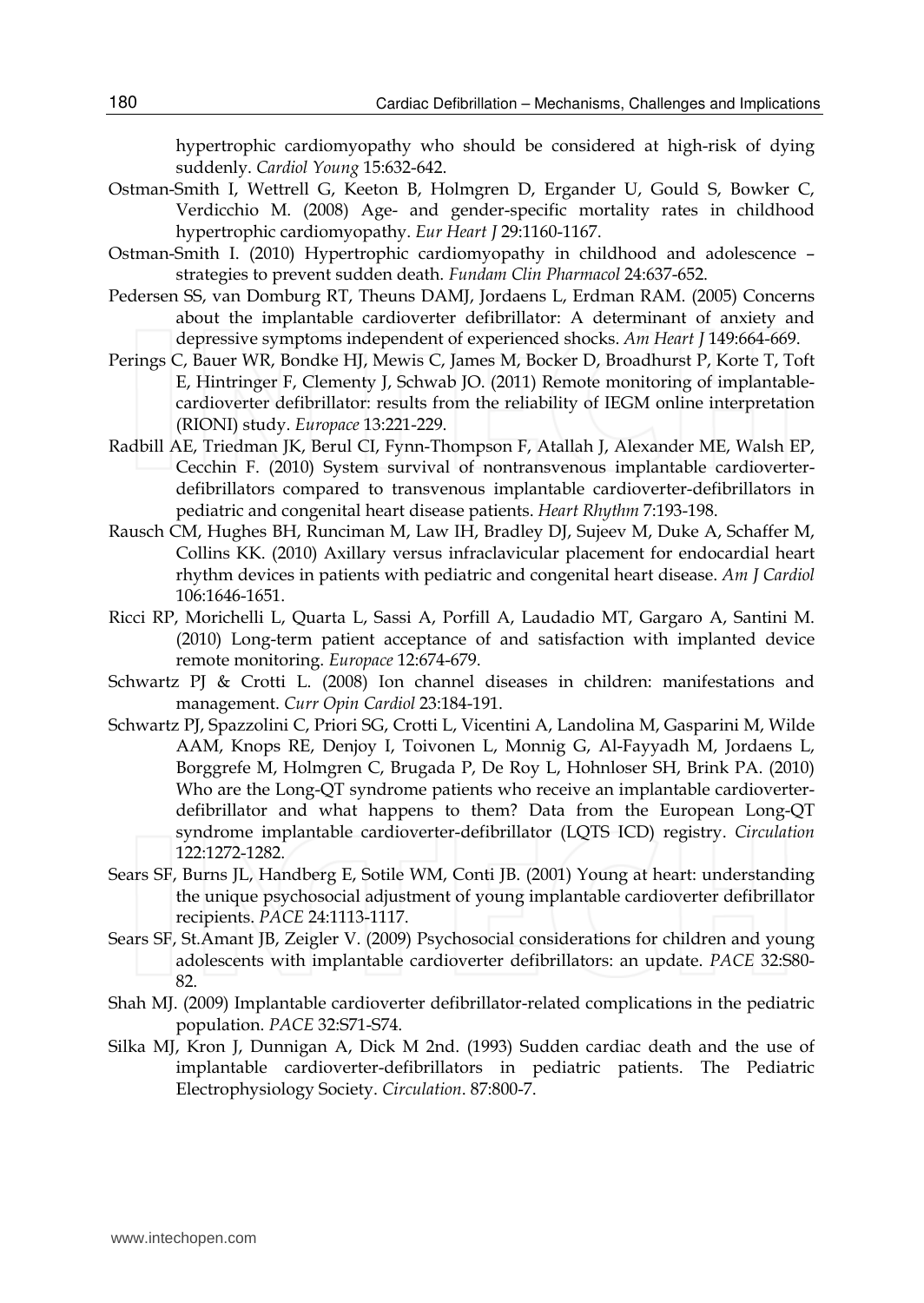- Silka MJ & Bar-Cohen Y. (2008) Should patients with congenital heart disease and a systemic ventricular ejection fraction less than 30% undergo prophylactic implantation of an ICD? Patients with congenital heart disease and a systemic ventricular ejection fraction less than 30% should undergo prophylactic implantation of an implantable cardioverter defibrillator. *Circ Arrhythmia Electrophysiol* 298-306.
- Smets EMA, Stam MMH, Meulenkamp TM, Van Langen IM, Wilde AAM, Wiegman A, De Wert GM, Tibben A. (2008) Health-related quality of life of children with a positive carrier status for inherited cardiovascular diseases. *Am J Med Genet Part A* 146A:700-707.
- Stephenson EA, Batra AS, Knilans TK, Gow RM, Gradaus R, Balaji S. (2006) A multicenter experience with novel implantable cardioverter defibrillator configuration in the pediatric and congenital heart disease population. *J Cardiovasc Electrophysiol* 17:41- 46.
- Suzuki T, Shiga T, Kuwahara K, Kobayashi S, Suzuki S, Nishimura K, Suzuki A, Ejima K, Manaka T, Shoda M, Ishigooka J, Kasanuki H, Hagiwara N. (2010) Prevalence and persistence of depression in patients with implantable cardioverter defibrillators: a 2-year longitudinal study. *PACE* 33:1455-1461.
- Ten Harkel ADJ, Blom NA, Reimer AG, Tukkie R, Sreeram N, Bink-Boelkens MTE. (2005) Implantable cardioverter defibrillator implantation in children in The Netherlands. *Eur J Pediatr* 164:436-441.
- Theuns DAMJ & Gold MR. (2010) Defibrillator threshold testing at implantation: can we predict the patient with a high defibrillation threshold? *Europace* 12:309-310.
- Tomaske M, Pretre R, Rahn M, Bauersfeld U. (2008) Epicardial and pleural lead ICD systems in children and adolescents maintain functionally over 5 years. *Europace* 10:1152- 1156.
- Triedman JK. (2008) Should patients with congenital heart disease and a systemic ventricular ejection fraction less than 30% undergo prophylactic implantation of an ICD? Implantable cardioverter defibrillator implantation guidelines based solely on left ventricular ejection fraction do not apply to adults with congenital heart disease. *Circ Arrhythmia Electrophysiol* 1:307-316.
- Varma N, Michalski J, Epstein AE, Schweikert R. (2010) Automatic remote monitoring of implantable cardioverter-defibrillator lead and generator performance . The lumos-T safely reduces routine office device follow-up (TRUST) trial. *Circ Arrhythm Electrophysiol* 3:428-436.
- Von Bergen NH, Atkins DL, Dick II M, Bradley DJ, Etheridge SP, Saarel EV, Fischbach PS, Balaji S, Sreeram N, Evans WN, Law IH. (2011) Multicenter study of the effectiveness of implantable cardioverter defibrillators in children and young adults with heart disease. *Pediatr Cardiol* 32:399-405.
- Walsh EP. (2007) Interventional electrophysiology in patients with congenital heart disease. *Circulation* 115:3224-3234.
- Witte KK, Pepper CB, Cowan JC, Thomson JD, English KM, Blackburn ME. (2008) Implantable cardioverter-defibrillator therapy in adult patients with tetralogy of Fallot. *Europace* 10:926-930.
- Yap SC, Roos-Hesselink JW, Hoendermis ES, Budts W, Vliegen HW, Mulder BJM, Van Dijk APJ, Schalij MJ, Drenthen W. (2007) Outcome of implantable cardioverter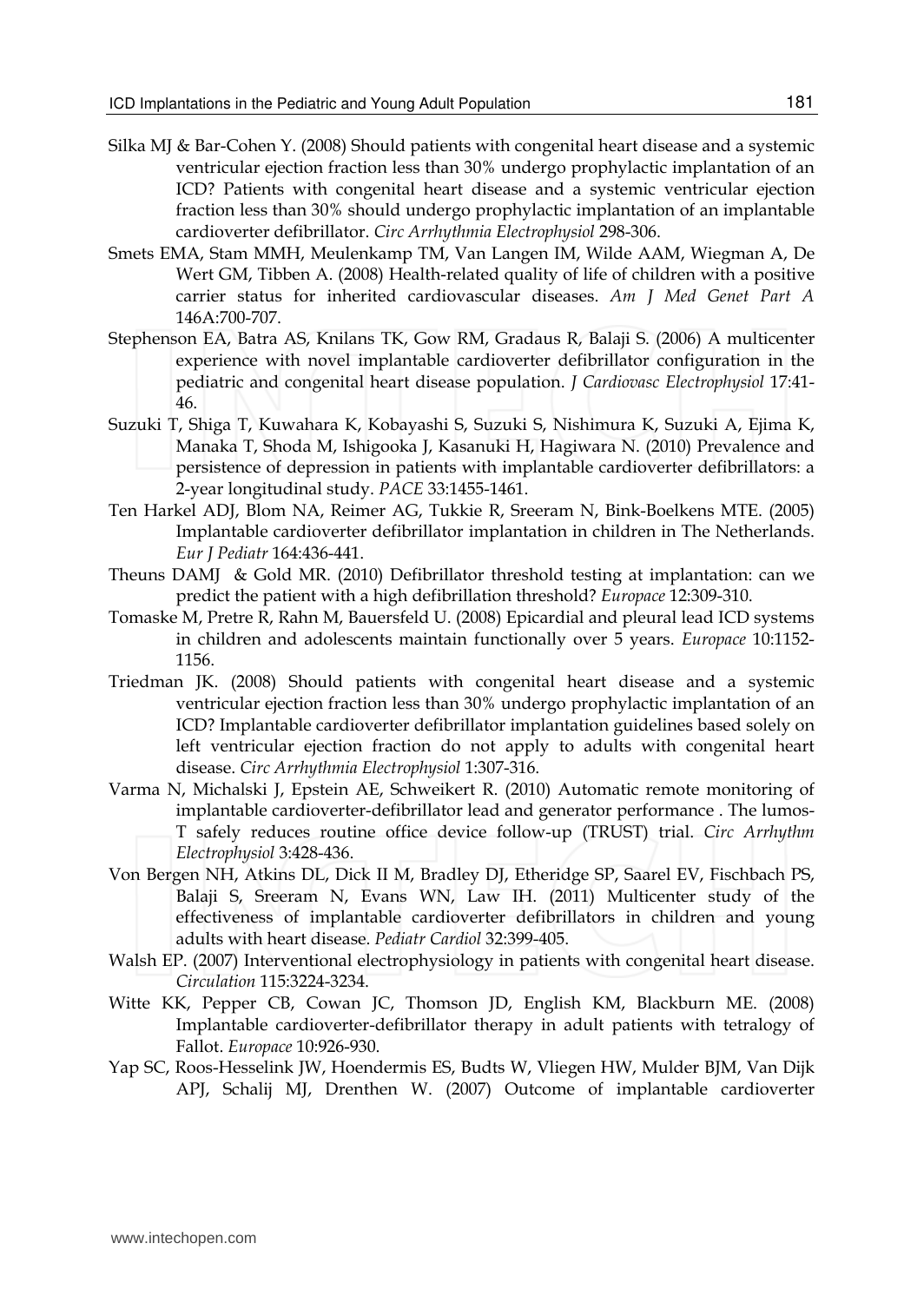defibrillators in adults with congenital heart disease: a multicenter study. *Eur Heart J* 28:1854-1861.

Zipes DP, Camm AJ, Borggrefe M, Buxton AE, Chaitman B, Fromer M, Gregoratos G, Klein G, Moss AJ, Myerburg RJ, Priori SG, Quinones MA, Roden DM, Silka MJ, Tracy C, Smith SC Jr, Jacobs AK, Adams CD, Antman EM, Anderson JL, Hunt SA, Halperin JL, Nishimura R, Ornato JP, Page RL, Riegel B, Blanc JJ, Budaj A, Dean V, Deckers JW, Despres C, Dickstein K, Lekakis J, McGregor K, Metra M, Morais J, Osterspey A, Tamargo JL, Zamorano JL (2006). American College of Cardiology/American Heart Association Task Force; European Society of Cardiology Committee for Practice Guidelines; European Heart Rhythm Association; Heart Rhythm Society.ACC/AHA/ESC 2006 Guidelines for Management of Patients With Ventricular Arrhythmias and the Prevention of Sudden Cardiac Death: a report of the American College of Cardiology/American Heart Association Task Force and the European Society of Cardiology Committee for Practice Guidelines (writing committee to develop Guidelines for Management of Patients With Ventricular Arrhythmias and the Prevention of Sudden Cardiac Death): developed in collaboration with the European Heart Rhythm Association and the Heart Rhythm Society. *Circulation* 114:e385-484.